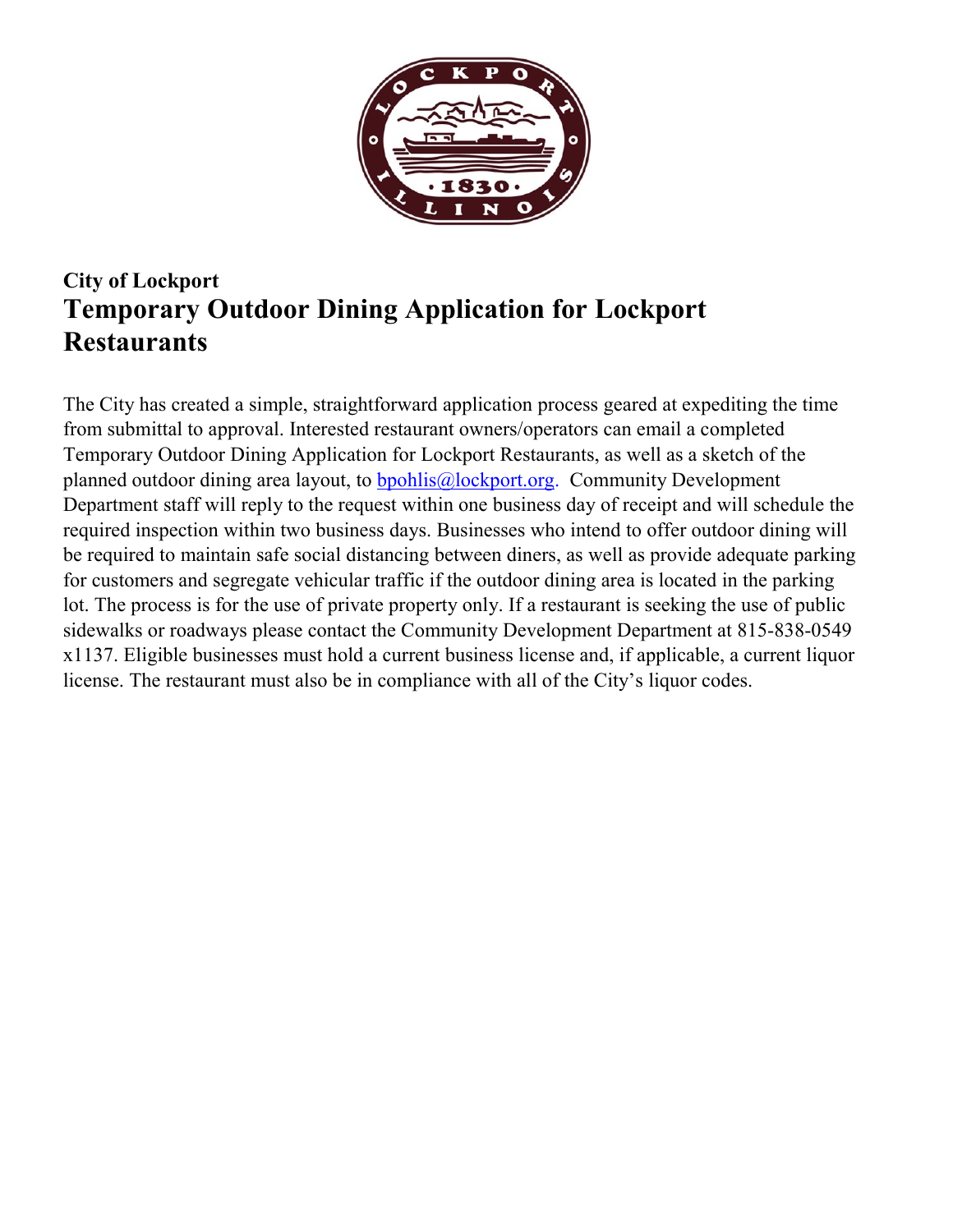# **GUIDE FOR TEMPORARY OUTDOOR DINING RESTORE ILLINOIS PLAN PHASES 3 & 4**

#### **DISCLAIMER**

*The City of Lockport does not make, and hereby disclaims, any warranty, express or implied, as to the accuracy or completeness of the Guide for Temporary Outdoor Dining (hereinafter "Guide") or any of the measures or recommendations set forth and described herein. The City of Lockport undertakes no obligation and assumes no responsibility for any injury or damage to persons or property arising out of, or related to, any use and/or reliance on these regulations and any information provided therein or for any errors or omissions. The sole risk of relying on this document is that of each individual alone and the City of Lockport disclaims any liability based on information provided in this Guide.*

The City of Lockport has created this guide to assist our local businesses in providing outdoor dining opportunities. This document provides regulations for outdoor dining on a temporary basis pursuant with the recent amendments of Governor Pritzker's Restore Illinois Plan and will cease or be amended if there is a State order or injunction limiting such use. By adhering to these regulations, the City of Lockport shall allow restaurants to temporarily offer outdoor dining until such time as 100% of the indoor seating area is available for use, however the City makes no representation as to consent or authorization by other entities, agencies or departments. The safety of employees and customers is our priority; therefore, the following must be followed to operate a temporary outdoor dining facility within the City of Lockport:

- Complete application for *Temporary Outdoor Dining* (attached) and submit requisite documents.
- Complete application for *Tent Permit for Temporary Outdoor Dining* (attached) for tents greater than 625 sq. ft. and submit requisite documents. Permit fees are waived.If there are electrical needs in the outdoor dining area, it shall be GFCI protected. Inspections and approvals are required.
- Tents shall be anchored to accommodate wind loading. Consult with Brian Pohlis (bpohlis  $\omega$ lockport.org), Building Inspector, for questions related to suitable anchor or counter-weight materials.
- The use of public sidewalks or public lands will be considered on a case-by-case basis. Please contact the Community Development Department (Kimberly Phillips kphillips @lockport.org, City Planner) for further information.
- Outdoor dining area must not be located so as to impede FD/emergency vehicle access.
- Outdoor dining area shall minimize two-way traffic where possible by providing one-way point of ingress and egress.
- The temporary outdoor dining area shall be accessible to the disabled and shall follow any federal, state and City laws, regulations and ordinances pertaining to accessibility and nondiscrimination.
- No use of flammable/combustible liquids/gases without approval.
- A minimum of two fire extinguishers are required: One must be located outside the tent area within 10 feet of the outdoor dining enclosure, a second fire extinguisher must be located inside the tent area. Extinguishers must be visible and installed a minimum of 4 inches off the ground and no more than 52 inches above the ground.
- Business owners must follow all guidelines issued by the Illinois Department of Public Health, Centers for Disease Control or other official authority.
- Smoking is prohibited.
- Outdoor dining area must maximize physical distancing with six feet as the minimum distance between seating.
- The outdoor dining area shall be closed no later than 10:00 p.m. Sunday through Wednesday and 11:30 p.m. on Thursday through Saturday.
- If alcohol will be served and/or consumed, please see attached Temporary Order No. 2020-03 issued by Mayor Streit as the Liquor Commissioner.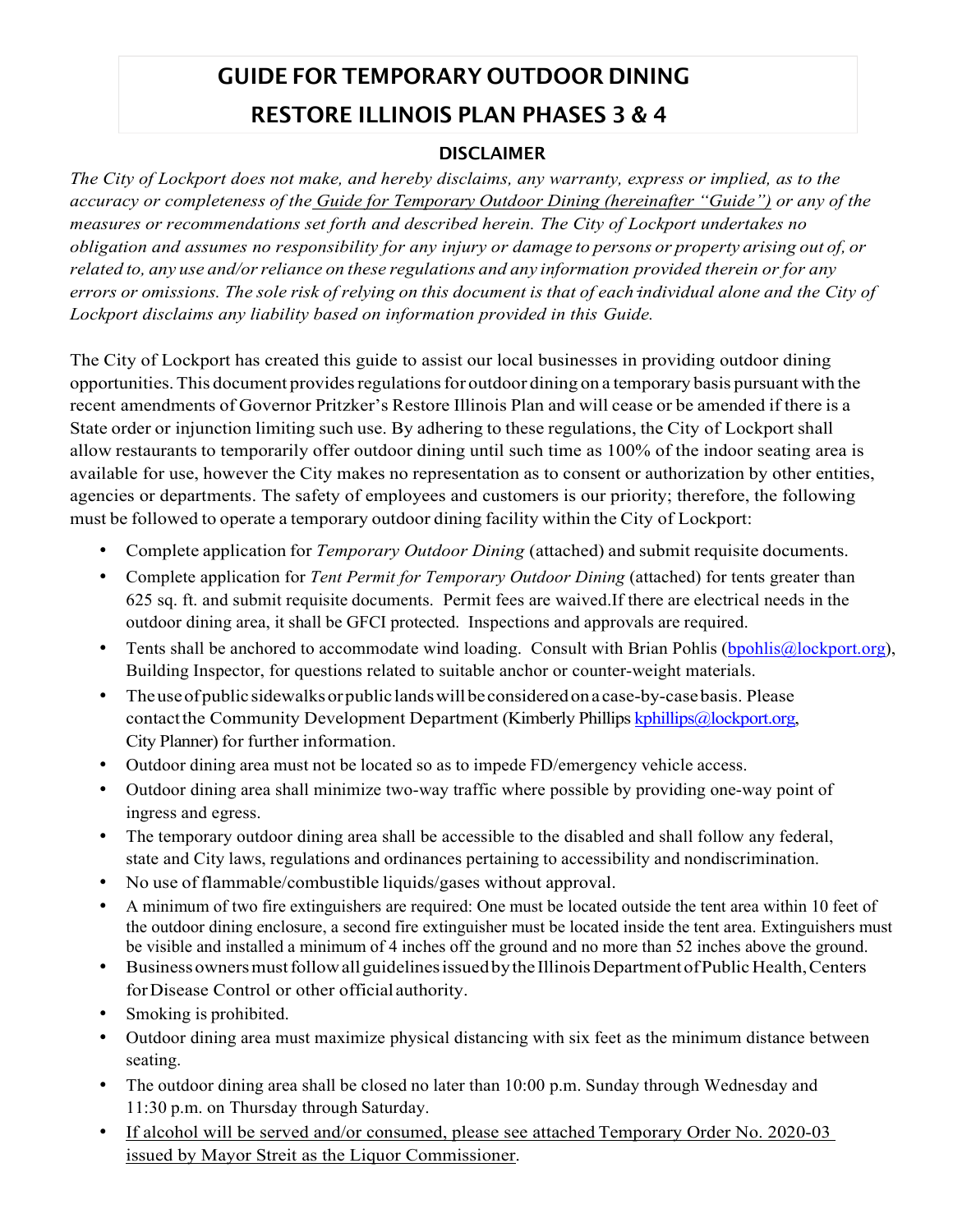- Music is allowed, however, if a complaint is received and the applicant is found amplifying music, in the judgement of the attending officer, to the detriment of the surrounding residences, the applicant will be required to turn off any amplified sound.
- No excessive noise will be tolerated. If complaints are received, the outdoor dining area may be further limited or possibly removed.
- If a tent is utilized, it shall be open 50% of the total lineal feet of the tent perimeter (no tents will include walls but may include weather protection panels integrated into the tent structure). If no tent is utilized, or in supplement of a tent area, operators may use awnings, umbrellas or other coverings. (See tent guidelines below)
- Follow the Illinois Department of Commerce & Economic Opportunity's Restaurants & Bars for Outdoor Dining Guidelines issued on May 24, 2020.

In addition to the regulations stated above, the following must be complied with for outdoor dining areas utilizing parking lots:

#### **OUTDOOR DINING AREAS IN PARKING LOTS**

- The use of parking lots located on the same property as the restaurant/bar shall be allowed for outdoor dining.
- Restaurants/bars that do not own their parking lot may use adjacent private parking areas provided written permission from the property owner is obtained and shared with the City.
- If a private parking lot on the subject premises is used, adequate parking must remain for customers and employees when indoor dining is allowed.
- A temporary physical barrier shall separate the outdoor dining area from the rest of the parking lot. Temporary barriers shall not pose a safety hazard to customers. No permanent barriers may be installed without proper permits.
- Restaurants within a strip mall, plaza, shopping center or other multi-tenant space shall obtain written permission from the property owner or property manager to utilize the common parking area for outdoor dining.
- Driveways, drive aisles, drive-thrus or other means for traffic flow shall not be impeded or obstructed.
- Access to and from ADA parking spaces shall not be impeded.
- Permanent plumbing, electrical and lighting fixtures shall not be allowed or installed without appropriate permits. If necessary, permits for these specific items, for only this temporary use, will be waived.
- Any temporary lighting shall be directed in a manner to not impair visibility on nearby streets nor shine into surrounding residences.
- Once existing State orders restricting capacity expire or a new State order is passed permitting 100% capacity inside the premises, the use of parking lots for temporary outdoor dining shall cease. All parking lots shall revert to their original use.

**NOTE:** If the kitchen has been closed for an extended period of time it will be subject to a full inspection as part of the outdoor dining approval process. Please contact the Will County Health Department.

The City of Lockport strongly recommends that restaurants review their processes and take the necessary steps to prioritize employee and customer safety. Guidance from insurance companies, attorneys and safety consultants is recommended. Recommendations are subject to change based on data and metrics regarding COVID-19. Additionally, please consider reviewing guidelines provided by the State of Illinois and National Restaurant Association which can be found here: https://dceocovid19resources.com/assets/Restore-Illinois/businesstoolkits/restaurantbars.pdf. and https://restaurant.org/covid19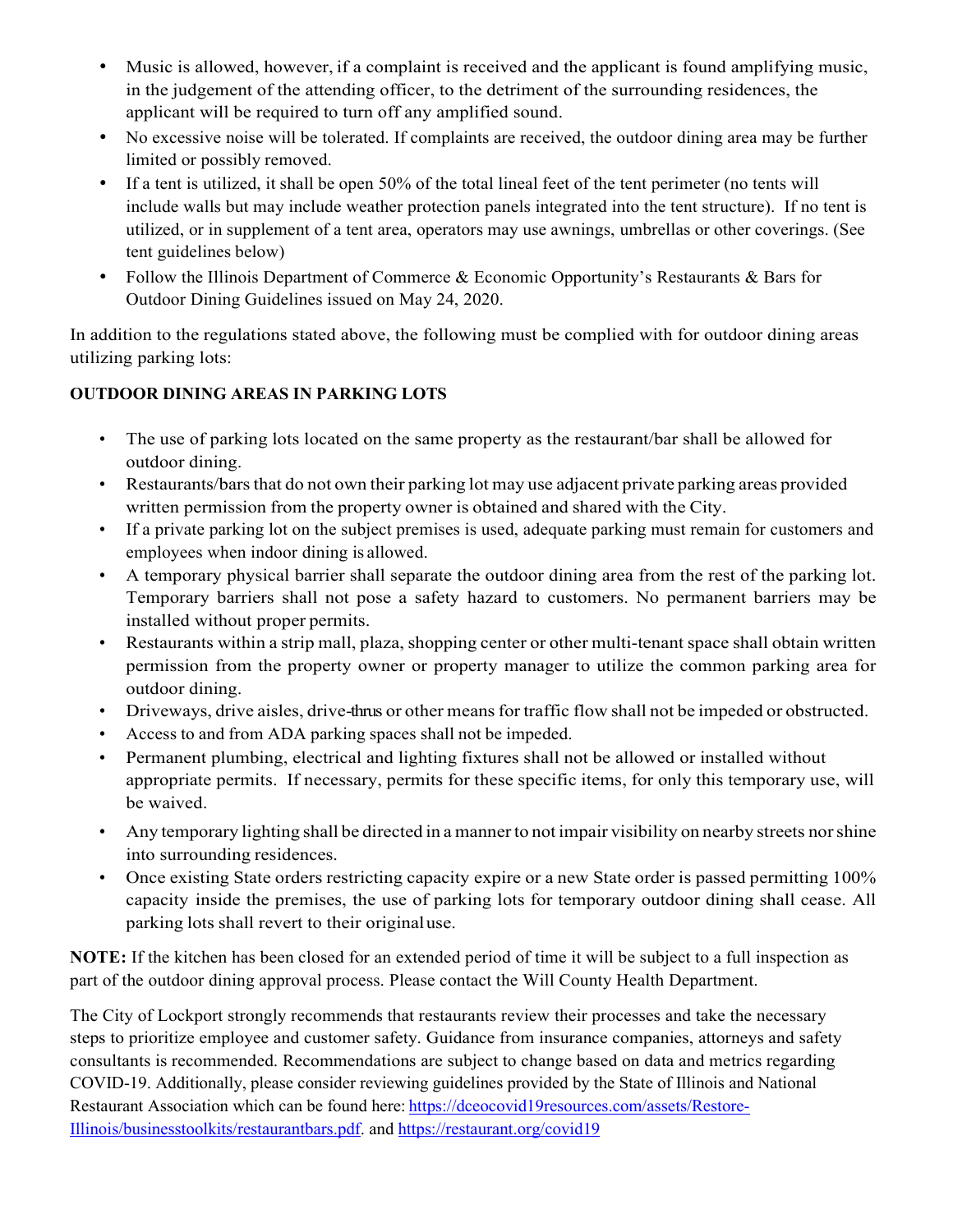## **TENT PERMIT FOR TEMPORARY OUTDOOR DINING**

### **(Permits only required for tents over 625 sf)**

### CITY OF LOCKPORT

222 E. 9<sup>th</sup> Street, Lockport, IL 60441

Submit via email to bpohlis@lockport.org

- 1. Permission letter from owner of property is required if putting up tent on property owned by others.
- 2. Attach a Plat of Survey, if available, with location of tent (must be located on private property). A plat is preferred. However, if no plat is available, provide a plan that shows dimensions to buildings, property lines, parking and drive aisles, location of enclosure and size of tent
- 3. Tent must be made of Fire Resistant Material, please provide a copy of the certificate.
- 4. Provide layout of table and/or chairs.
- 5. If heating and/or electrical equipment are involved indicate location and description.
- **6. Inspections of the tent area must be requested and performed prior to operation. Contact the Building Department 24 hours prior to schedule once the area is complete. Operation without inspection approval is cause for closure.**

| Owner of Property/Business:          |                    |
|--------------------------------------|--------------------|
| <b>Contact Name:</b>                 | Phone:             |
| Email:                               |                    |
| Address where tent is to be located: |                    |
| Size of Tent:                        |                    |
| Start Date Tent Put Up:              |                    |
| Size of Tent:                        |                    |
| Number of Fire Extinguishers?        | Lighting provided? |

**If the tent is to be installed by a commercial tent installer, a City of Lockport Contractors license and a \$20,000 Surety Bond made out to the City of Lockport is required. Contractor should contact the Building Department for application requirements.** 

| Tent Installer: |  |
|-----------------|--|
| Email:          |  |
| Phone Number    |  |

| Electrical Contractor (if applicable): |
|----------------------------------------|
| Email:                                 |
| Phone Number:                          |

Applicant signature

By signing the application, the applicant is affirming that proper commercial premise liability insurance and if applicable, dram shop insurance have been obtained to cover the potential loss and/or claim of damage arising from the use of the outdoor space for dining and/or drinking.

**Date:** Date: